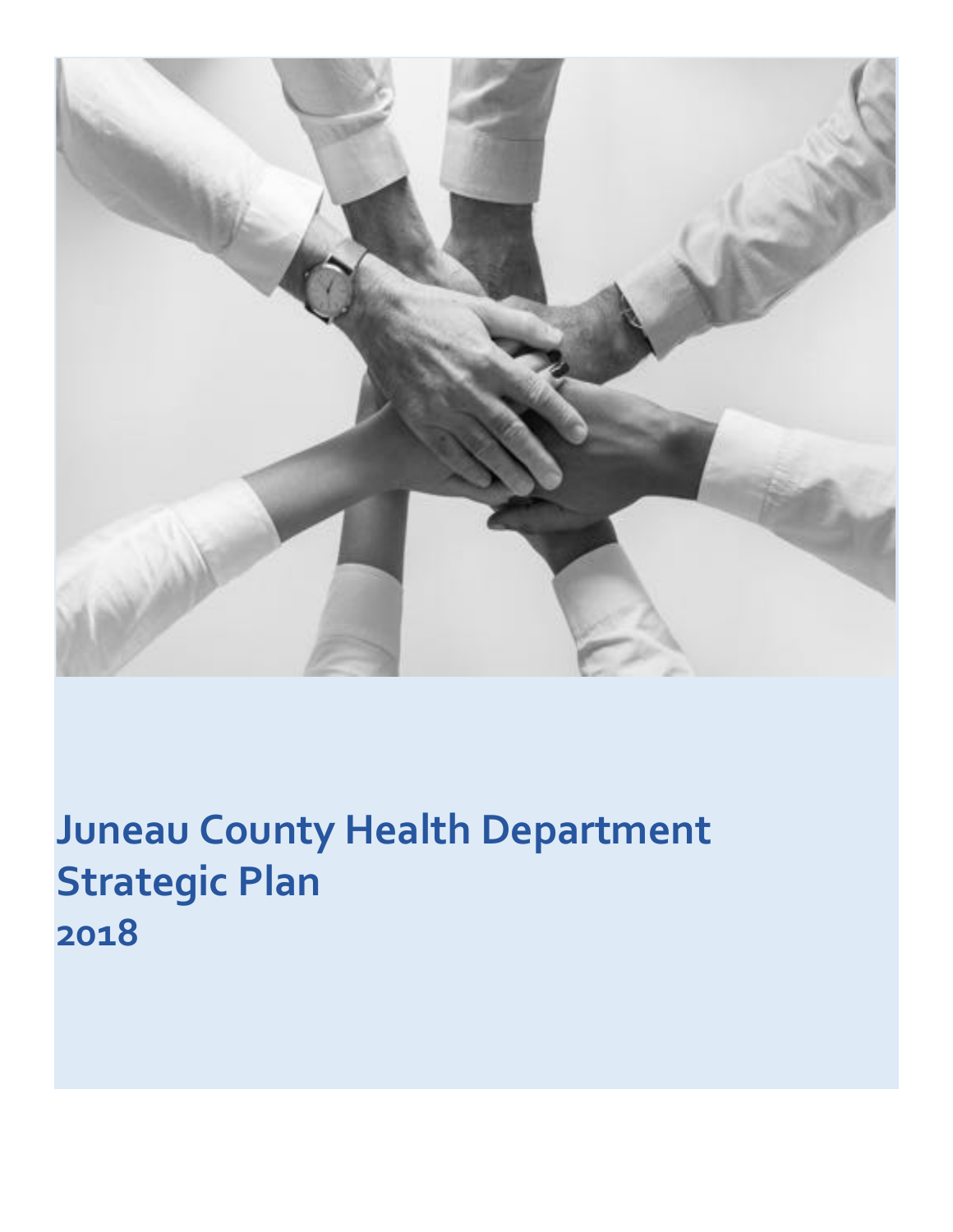

Dear Public Health Colleagues and Community Members:

The Juneau County Health Department and the Juneau County Board of Health are pleased to present our organizational strategic plan for 2018-2022. This document offers a five-year plan, which provides a road map for the Board of Health and staff to effectively provide quality countywide public health services. It establishes a mutually agreed upon mission, vision and core values, along with goals and strategies to achieve and carry out the mission.

The strategic planning process is ongoing and the plan is intended to be a "living document" which allows the strategic priorities to be further developed and implemented. The development of the plan reinforced our belief in the strength each employee and Board member brings to our health department. It solidified the critical role of partnership and collaboration. Lastly, it strengthened our role and responsibility in safeguarding people's safety, building their support networks, and creating a culture of Trauma Informed Care principles to advance the quality of life for everyone in Juneau County.

This Strategic Plan reflects on the strengths of the health department, which we are proud of. It also provides direction and opportunities to make changes, which will make the health department more effective, stronger, and productive organization. On behalf of the Board of Health and health department staff, we look forward to the future implementation of this plan to successfully approach the shared vision. "The Juneau County Health Department will be a trusted partner with a visible presence, leading the way to a healthy community."

Sincerely,

John D. Wenum Board of Heath, Chairman

Thees

**Health Officer** 

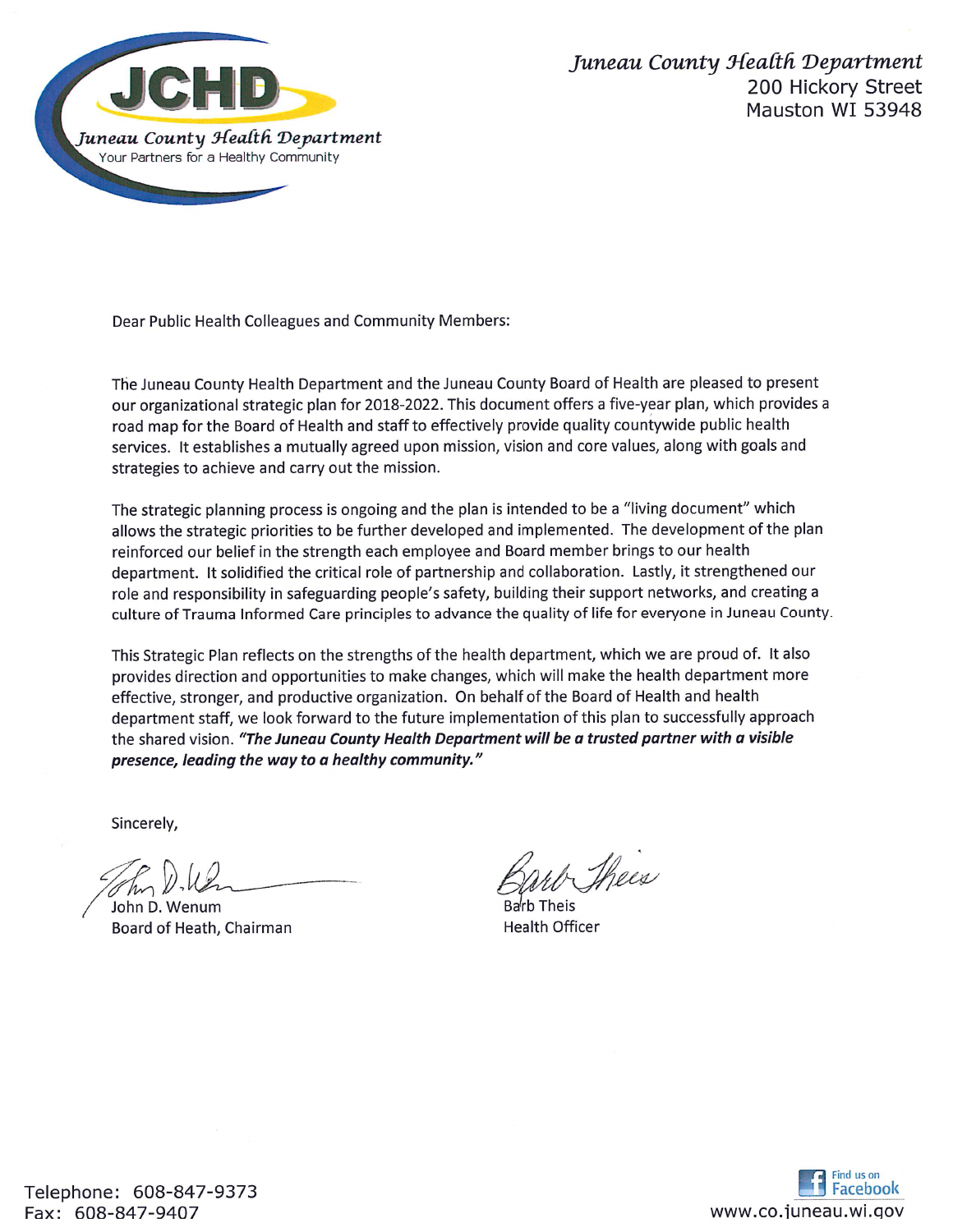# **Mission**

*To nurture, protect, and promote health and wellness in our community.*

# **Core Values**

*Professional Trustworthy Committed to Quality Compassionate and Respectful to All Teamwork*

# **Vision**

*The Juneau County Health Department will be a trusted partner with a visible presence, leading the way to a healthy community.*

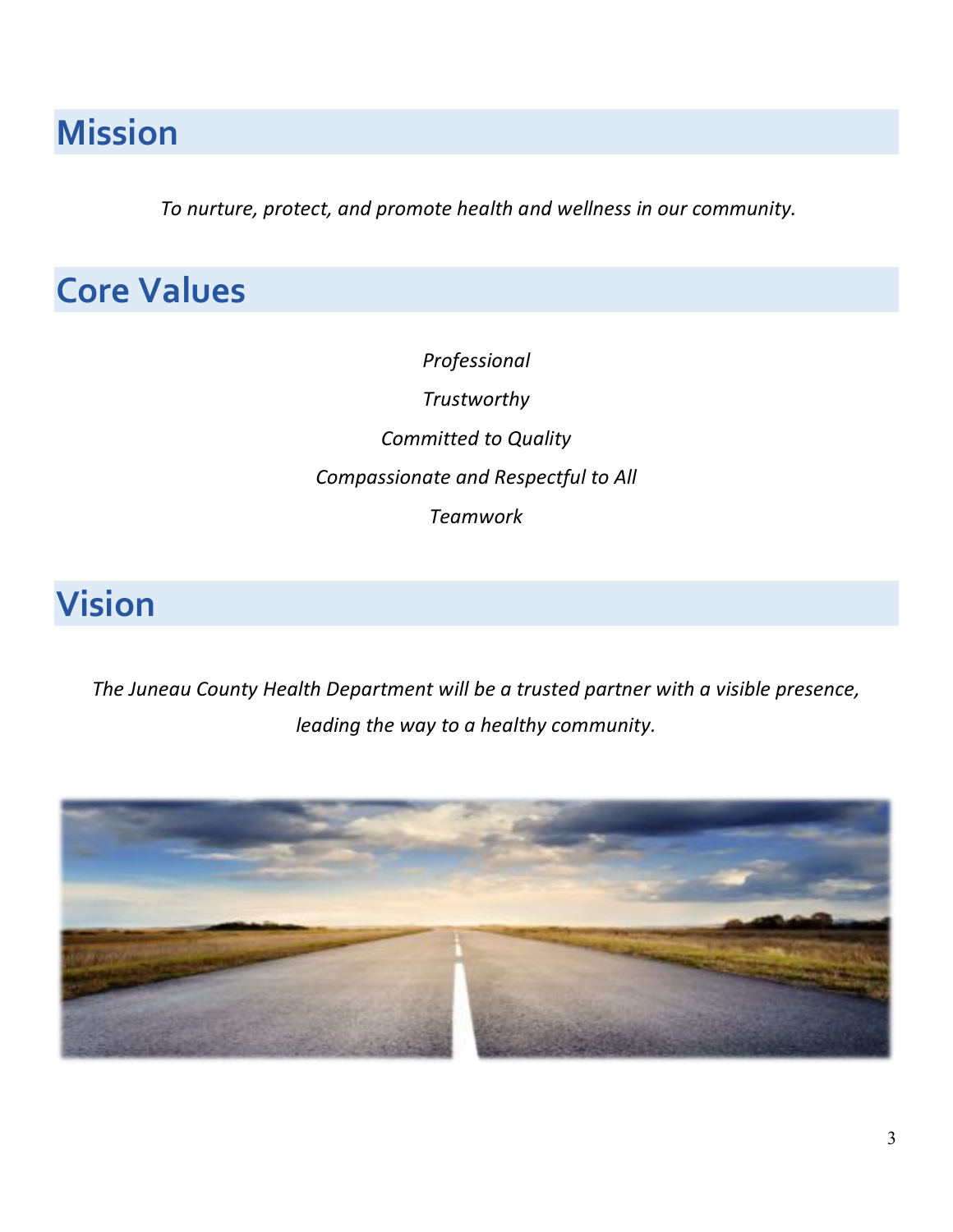# **Goals and Strategies**

## *Goal 1 – Become a Leader in Trauma Informed Care*

### **Strategies**

**1.1** By June 2019, leadership will endorse and actively support the Trauma Informed Care culture change.

#### *Action Steps:*

- 1.1.1 Public Health managers will develop a Trauma Informed Care advisory team to explore implementation, barriers and challenges
- 1.1.2 Conduct a staff survey
- 1.1.3 Plan to hold a kick-off and orientation event for staff
- **1.2** By June 2020, the management team will begin to integrate Trauma Informed Care concepts into all staff practices.

#### *Action Steps:*

- 1.2.1 Organize training on staff self-care, boundaries, compassion and fatigue
- 1.2.2 Organize training on Trauma Informed Care concepts
- 1.2.3 Incorporate Trauma Informed Care topics into staff supervision
- 1.2.4 Staff begin to develop personal wellness plans

**1.3** Ongoing, leadership and staff will work to ensure client and staff physical and emotional safety.

#### *Action Step:*

1.3.1 Work toward creating a work environment that is responsive to the principles of Trauma Informed Care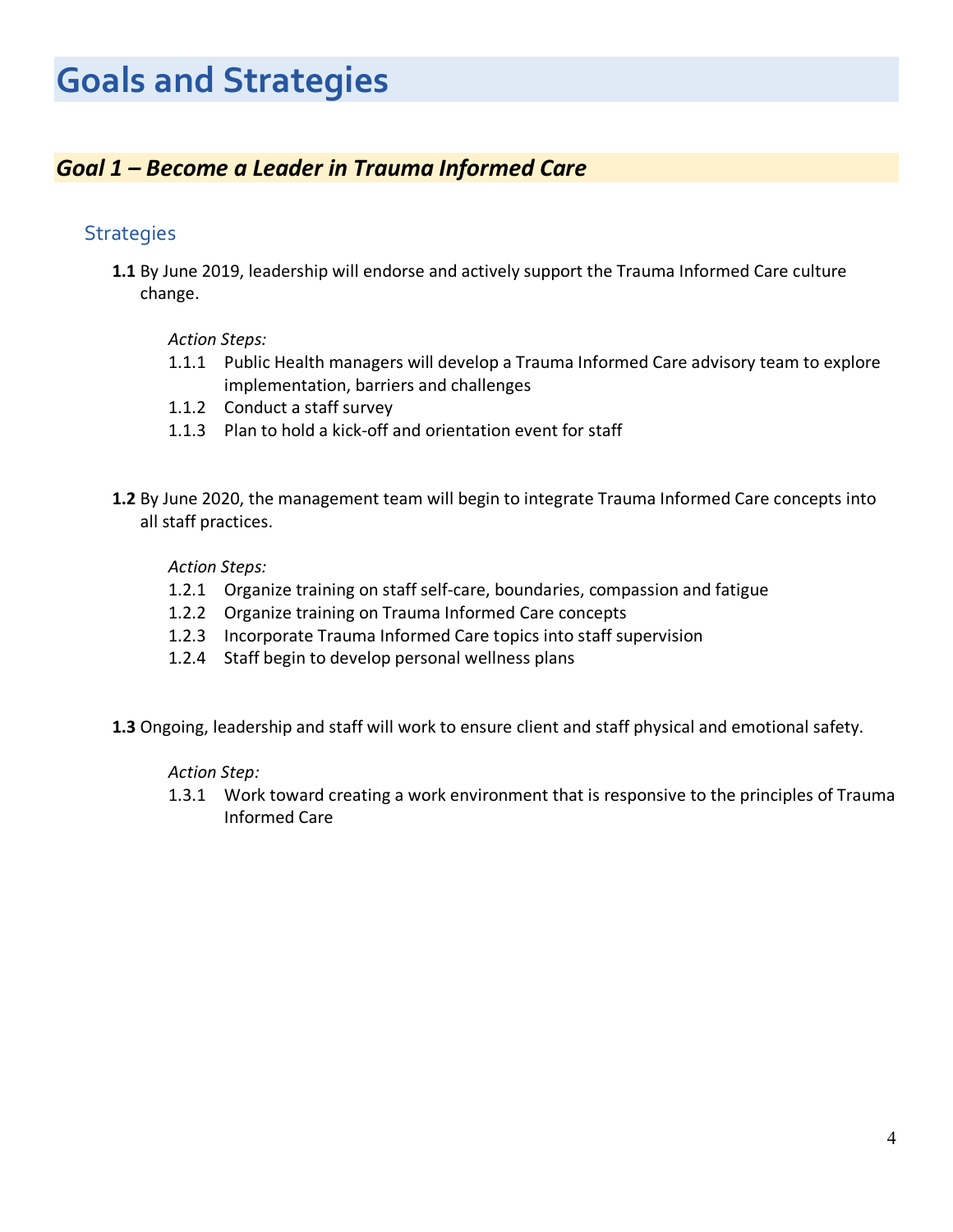## *Goal 2 – Grow Community Awareness of Public Health Services and Strengthen Community Partnerships*

### **Strategies**

**2.1** By January 2020, leadership and staff will assess current marketing and outreach efforts.

#### *Action Steps:*

- 2.1.1 Conduct client and stakeholder survey
- 2.1.2 Conduct departmental scan
- 2.1.3 Conduct focus group
- **2.2** By June 2020, develop and implement a marketing plan.

#### *Action Steps:*

- 2.2.1 Secure funding through the county budget process by November 2020
- 2.2.2 Meet with a consultant for guidance
- 2.2.3 Explore department branding
- **2.3** Ongoing, leadership and staff will refine internal communications to streamline our outreach efforts.

#### *Action Steps:*

- 2.3.1 Review media policies
- 2.3.2 Address staff concerns around outreach and media events
- **2.4** Ongoing, leadership, staff and Board of Health will align community partnerships with health priorities to improve health outcomes and assure health equity.

#### *Action Steps:*

- 2.4.1 Review current partnerships
- 2.4.2 Seek new partnerships related to health priorities
- 2.4.3 Work with Health Equity Coordinator through the Central Wisconsin Health Partnership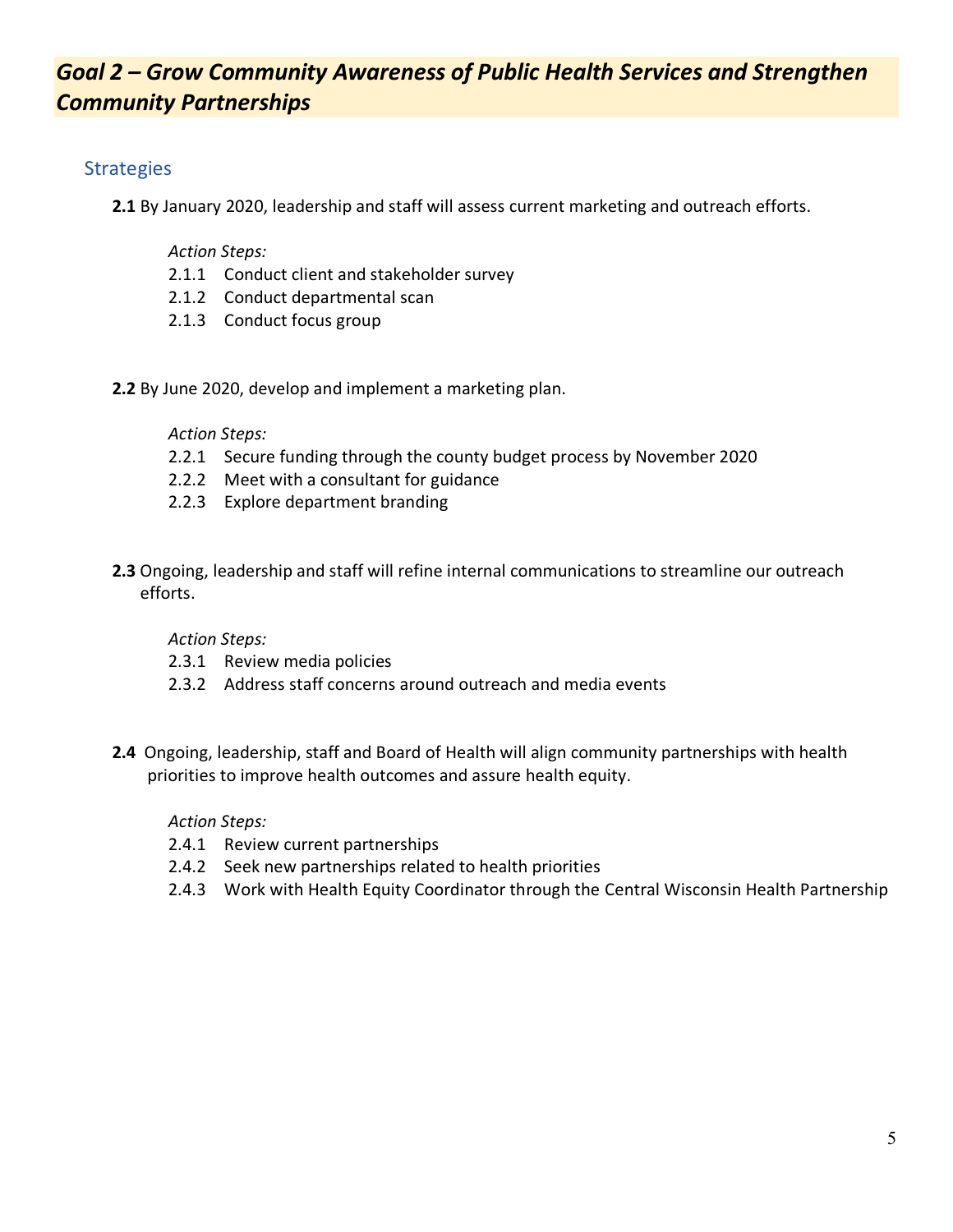### **Strategies**

**3.1** By December 2019, the management team will begin working toward obtaining Level 3 Health Department designation.

*Action Steps:*

- 3.1.1 Develop jobs description for Level 3
- 3.1.2 Explore reclassification and restructure of compensation
- 3.1.3 Prepare for a Level 3 responsive 140 review
- 3.1.4 Promote and sustain Level 3 programming
- **3.2** Ongoing, the management team, in coordination with the Board of Health, will pursue reclassification/restructuring of compensation.

*Action Steps:*

- 3.2.1 Regularly assess wages
- 3.2.2 Conduct benefits assessment
- 3.2.3 Promote new benefits
- 3.2.4 Implement process to change compensation
- **3.3** By June 2021, the management team will create a workforce development plan.

#### *Action Steps:*

- 3.3.1 Research peer plans
- 3.3.2 Seek staff input
- 3.3.3 Implement the plan
- 3.3.4 Evaluate the plan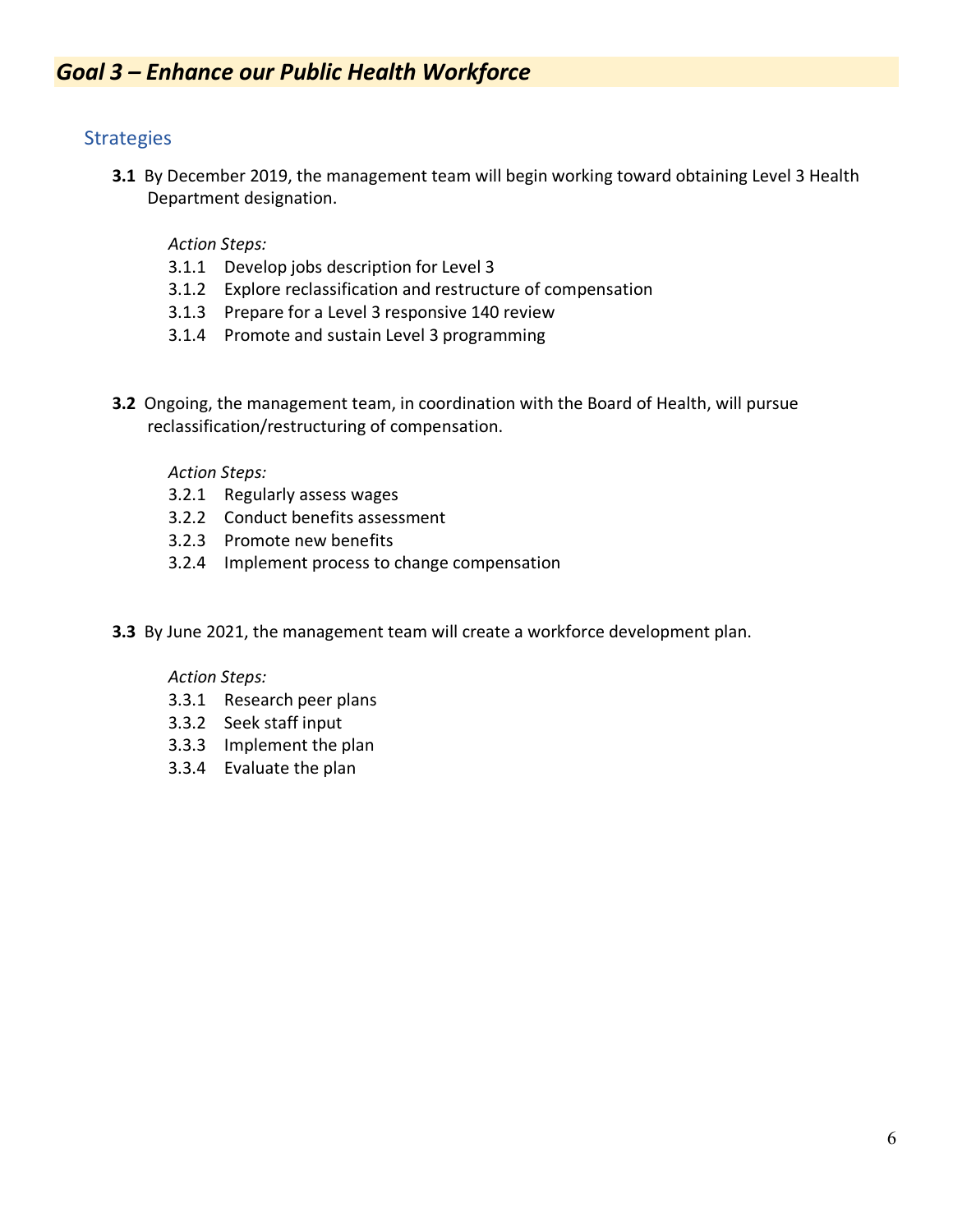# *Goal 4 – Develop a Culture of Continuous Quality Improvement and Performance Management that is Fully Integrated into all Programs and Processes*

## Strategies

**4.1** By December 2019, the management team will review and refine the performance management plan.

### *Action Steps:*

- 4.1.1 Implement ongoing tracking
- 4.1.2 Implement continuous quality improvement as needed
- **4.2** Ongoing, staff will receive quality improvement training and technical assistance.
- **4.3** By January 2020, the management team will include all staff in performance management and quality improvement activities.

### *Action Steps:*

- 4.3.1 Standing agenda item at staff meetings
- 4.3.2 Conduct yearly evaluation
- 4.3.3 Showcase projects and share successes
- 4.3.4 Establish a dedicated place for reporting on QI projects